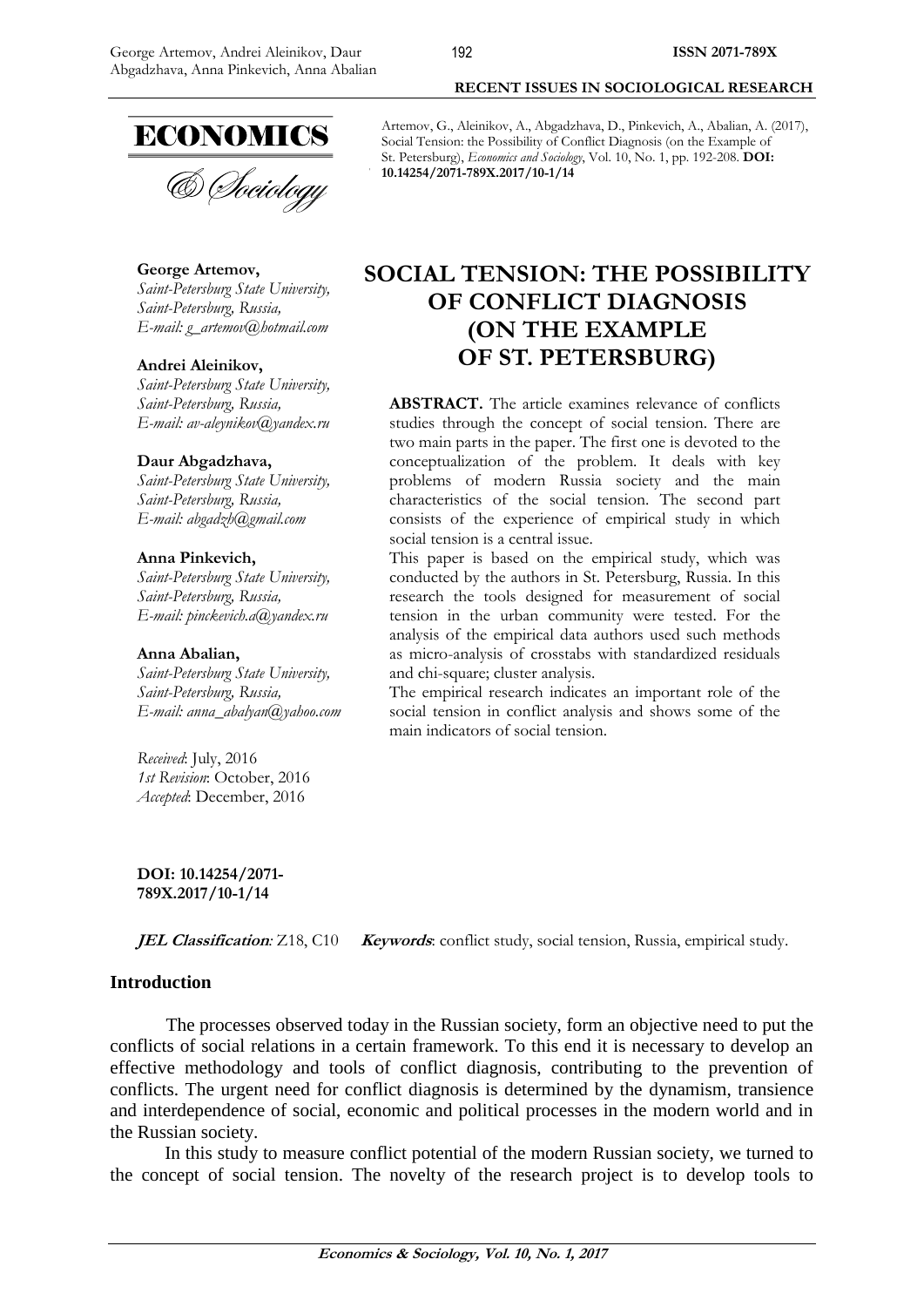identify key indicators of social tension in the urban community. This was the main purpose of the study. Thus, the research work focused on the social tension. As the objectives of the study were the following:

• to identify the basic characteristics of the concept of social tension;

• to identify the basic indicators of social tensions;

• to measure the values of the main indicators of social tension in different strata of the urban population.

Social tension is quite often seen in connection with conflicts. Meanwhile, it precedes conflicts, but not always turns into a conflict. The social tension is a phenomenon which in one form or another always presents in the society. The certain elements of the concept of social tension are considered in the works of a number of authors (Parsons, 1972; Orru, 1983; Smelser, 1994; Galtung, 1998; Stepanov, 1999; Kukonkov, 2004; Merton, 2006; Nagaytsev, Pustovalova, 2010; Baranov *et al.*, 2011).

In the literature dedicated to the study of conflicts and social tension (Gurr, 1970; Kotkin, 2014; Chakravarty, 2015) a special attention is paid to the concept of relative deprivation. The authors of this approach believe that a social order is stable when different layers of the society maintained a balance between the desired goals and means of its achieving. Gurr considers relative deprivation as a discrepancy between value expectations (goods and conditions of life which, in the opinion of the people, they can rightfully claim for) and value capabilities (goods and conditions that they, in their opinion, can obtain or retain). The deprivation results in: a decrease in capacities with the growth of expectations, a decrease in capacities while maintaining expectations at the same level and the preservation of capacities with the growth of expectations level. The accumulated social tension reveals itself in protest actions (Gurr, 1970).

## **1. Conceptualization of the problem of social tension**

### *1.1. Some characteristics of the crisis situation in Russia*

The current situation in Russia has posed the scientific community the task of studying its conflict potential. It is known that the risk of conflict is that they can lead not only to positive but also to negative consequences, concerning both separate individuals and society as a whole. However, a mandatory escalation in the case of a conflict situation is not the only possible scenario. Conflicts should be prevented, i.e. to forestall it at the generation stage, which will allow avoiding of negative consequences and will reduce the cost of its management. Control over the conflict involves deliberate steps in this regard and includes a number of actions: prevention, or averting, forecasting, settlement, resolution. One of the key concepts used in the study of conflict is the social tension. Below we will return to a more detailed analysis of this concept.

A relevance of attention to the conflict potential of the Russian situation is determined by a structurally new crisis in the Russian history (see *Figure 1*).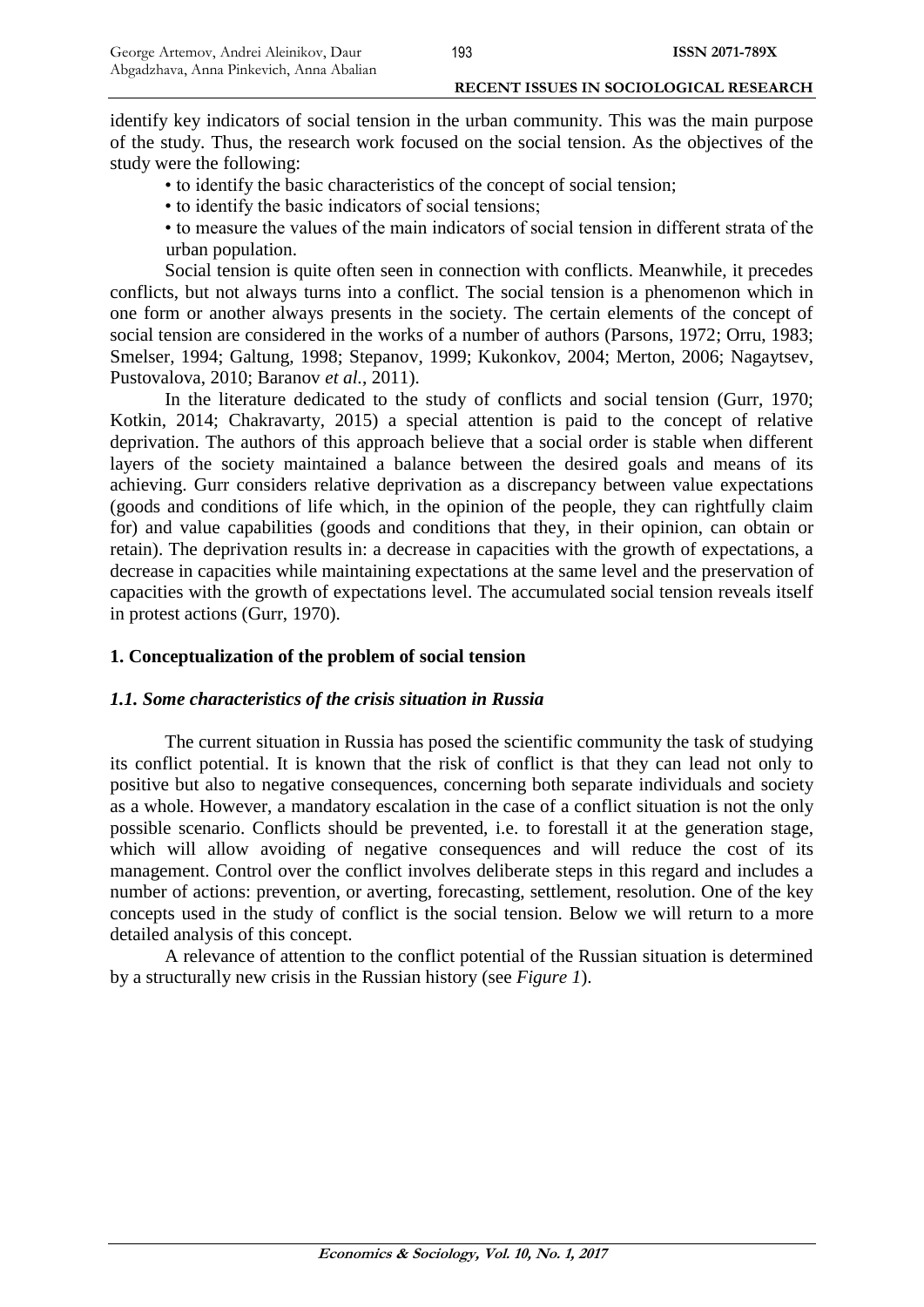

Figure 1. Annual dynamics of the main socio-economic indicators, % *Source*: Zubarevich N. *The crisis in Russia – regional aspects: what to expect and what to prepare for*, URL: [https://openrussia.org/post/view/12636.](https://openrussia.org/post/view/12636)

Consider the basic characteristics, which allow defining the current situation as a crisis. This crisis, unlike previous ones, was developed by peculiarities of the institutional design of modern Russia, its political climate. A new crisis is long-term. Meanwhile, there are no explicit prerequisites to ensure that it will be limited to two years, as the Russian authorities expect. The crisis is on an unusual trajectory: from the destabilization of regional budgets, the downturn in investments and stagnation of industrial production, to the decline of incomes of the population. Since 2013 industry has stopped growing, investments began to fall; the debts of regional budgets started to accumulate and dramatically increased. In the case of prolonged crisis, a strong decline in income and purchasing power will increase the risks of unemployment and protest in the biggest cities with developed market services sector and a significant proportion of the middle class. The decrease in income will lead to loss of modern standards of consumption that had become habitual to educated population with higher incomes. Likewise an orientation of a significant number of households will change from the development strategy to the survival strategy (see *Table 1*).

Table 1. Dynamics of population estimations of the prospects of Russia's development for the coming year, 2011-2015, %

| Assessment                            | 2011 | 2014 | 2015 |
|---------------------------------------|------|------|------|
| The country will develop successfully | 24   | 26   | 19   |
| The country will face hard times      | 39   | 50   | 59   |
| Nothing fundamentally will change     | 37   | 24   | 22   |

*Source*: *Russian society and the challenges of the time. Book two*, Moscow: Publishing House "Whole World", 2015, 432 p., p. 16.

According to sociological research, in March 2015, only 7% of respondents observed no change in the country, while 69% thought that the changes that occurred altered a current situation for the worse. From autumn 2014 until spring 2015, the socio-psychological

194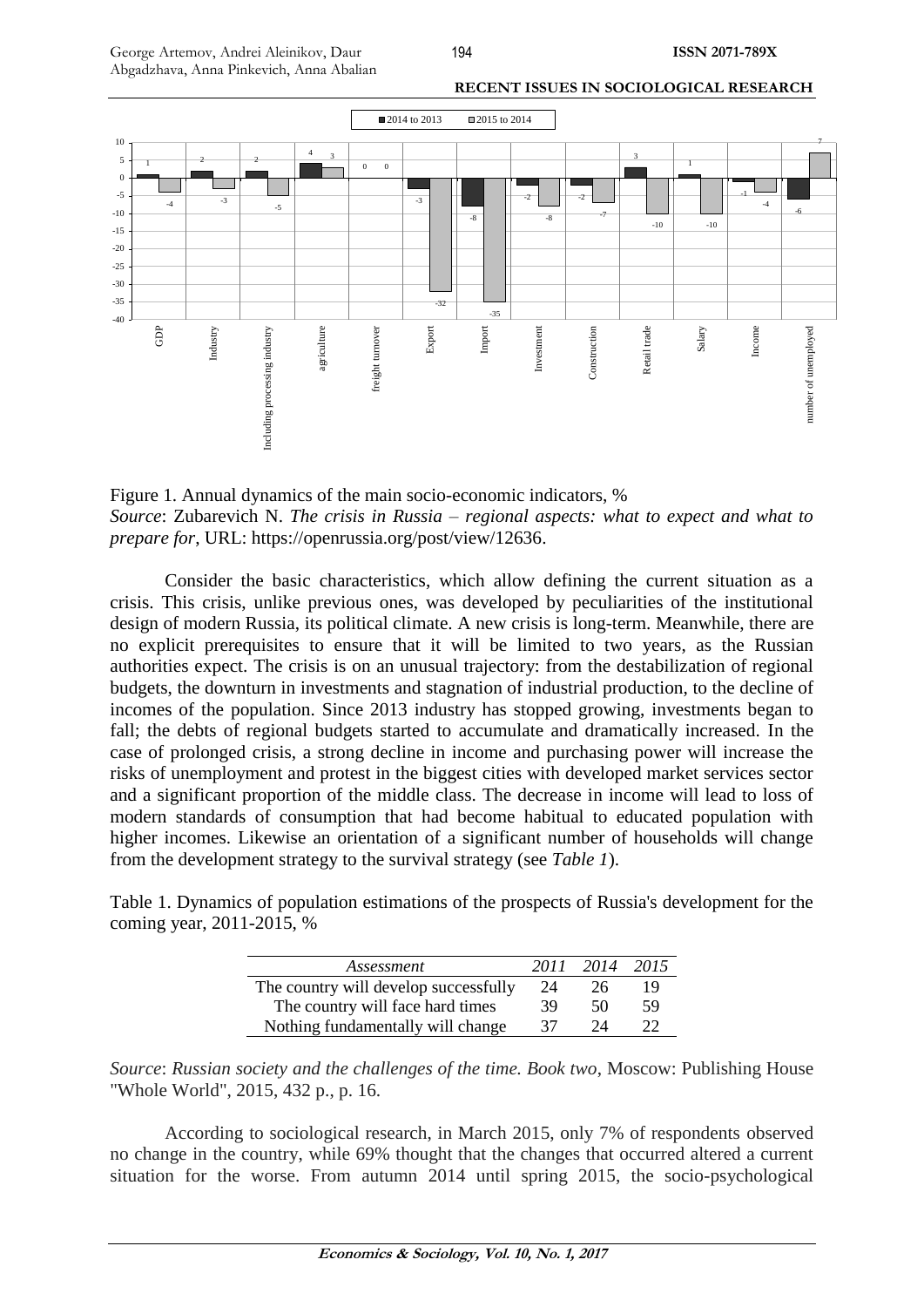condition of the close environment of the surveyed Russians has definitely deteriorated (integral indicator has changed from 42.1 points in October 2014 to 35.9 points in March 2015). The negative personal outlook was predominant (51%). One of the reasons for this situation is the feeling of social discomfort, which feels the person entering a context of crisis. His values, attitudes and life orientation appear to be deeply shaken. Destructurized social system, more recently, had to ensure the stability and sustainability of the mechanisms of social order, has become a constant balancing act between risks. Moreover, neither the structure of economic action, nor its result does not guaranteed: 64% of respondents believe that the tension in the society is increasing (Russian society and challenges, 2015, p. 16).

Today's Russia witnesses the formation of new and exacerbation of existing tensions that permeate tan entire society. Therefore, the study of social tension performs a variety of tasks. On the one hand, it is development of the theory of conflict, analysis of determinants, stages of their development, and methods of management. On the other hand, the study of social tensions in Russia has a contribution of applied nature. Based on the results of these studies the creation of prevention methods of specific social conflicts; development of algorithms of actions of various social actors; the construction of development forecasts of individual conflict situations become possible. Social tension at the initial stage of its development allows obtaining the empirical material in a relatively stable environment without colliding with specific conflict interaction and reducing the possible impact on the receiving information.

Thus, it seems logical to study current Russian reality through the concept of social tension. Today's crisis condition of the Russian society entails the necessity of a detailed study and description of the procedures for its measurement.

### *1.2. Defining social tension*

In classic sociological literature, the term "social tension" is used in the analysis of the process of disintegration. The latter refers to the rupture of social ties, loss of values, increasing of social anomie (Orru, 1983). T. Parsons defines "tension" as a tendency to disequilibrium in the balance of exchange between two or more components of the system. He introduces the concept of norm into the structure of social action, indicating that the regulatory element, encountering resistance in the implementation of social action, is a source of social tension and potential conflict (Parsons, 1972; Merton, 2006). N. Smelser describes social tensions as a specific condition of social consciousness and social emotions. This condition is characterized by the buildup of mental fatigue and irritability, frustration and deprivation, aggression, and depression of a significant part of society (Smelser, 1994).

L. Coser noting that "Social structures differ as to the degree of conflict which they tolerate" (Coser, 1956) originates from the theory of G. Simmel, who argued that there was no separately taken conflictual attitude, negatively evaluated by the participants. Conflict is always, except complete rupture of relations, shows the existence of hidden positive aspects. It is important to realize that even a prosperous society is not devoid of conflicts – on the contrary, it is entirely stitched from the many intersecting conflicts between its component parts. (Simmel, 1956, pp. 22-23). A conflict performs the function of group preservation to that extent as it regulates the systems of relations. The socially controlled conflict "clears the air", i.e. removes accumulations of suppressed hostile emotions, giving them free access to the action. The main focus of Coser's study is aimed at identification of the conditions under which the conflict keeps or restores the integration of the system and its adaptability to changing circumstances. Unlike Simmel, he insists on the distinction between feelings of animosity and conflict behavior, emphasizing that it is not conflict that threatens the equilibrium of the system but its inflexibility that suppresses different kinds of tension which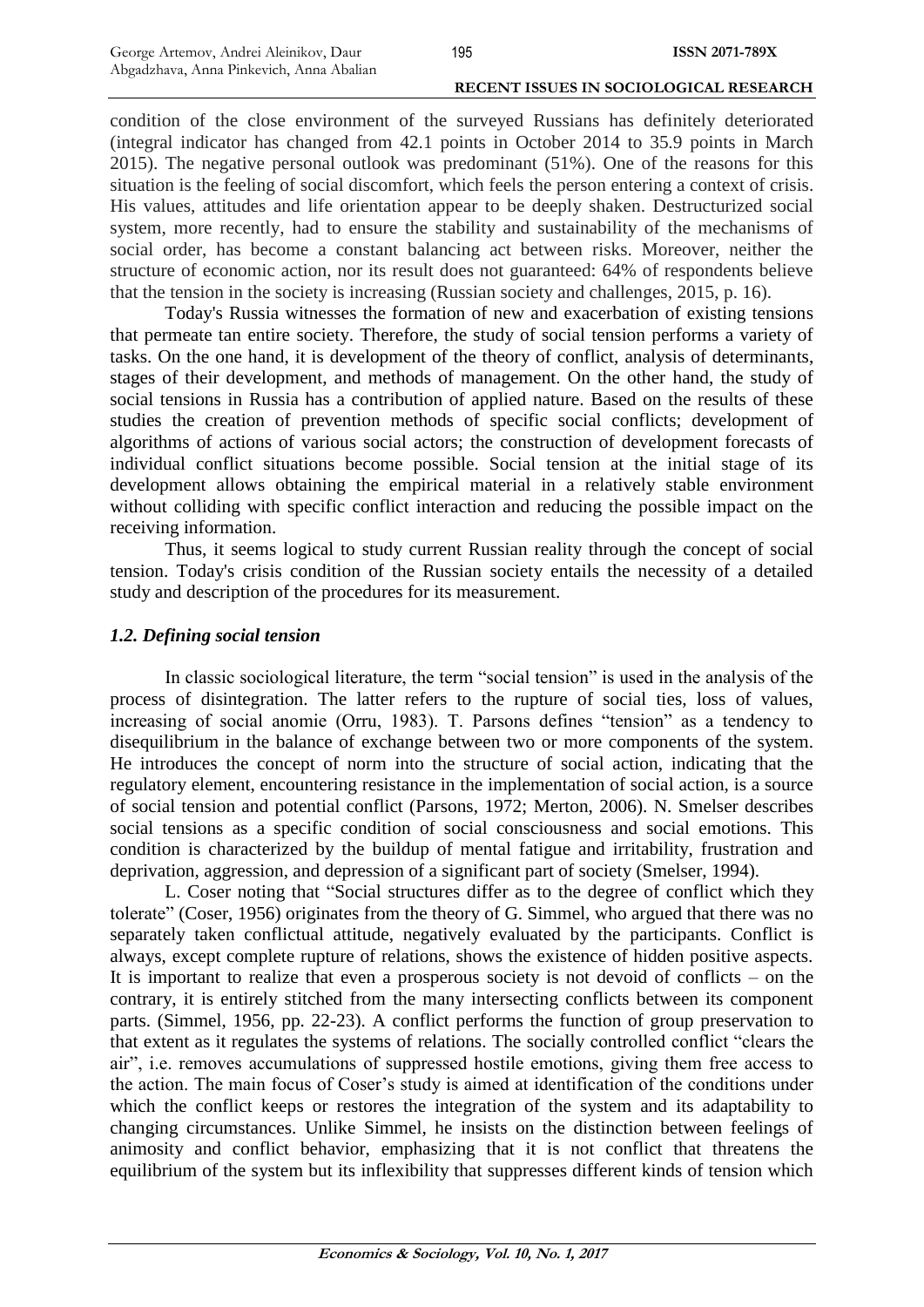while accumulating, can lead to acute conflict. It is particularly important that in the theory of social tension Coser was the first who pointed out the central role of the problems in the generally available public social institutions functioning that serve as "safety valves" – those that merely serve abreaction of feelings of hostility, thus leaving the terms of the relationship unchanged, may function as lightning rods but they cannot prevent a recurrent gathering of clouds, i.e., a new accumulation of tension" (Coser, 1956, p. 47).

R. Dahrendorf believes that when social tensions are recognized and controllable, the change occurs as a gradual development; that the society becomes a "humane" one when it combines incompatible and supports the vitality of contradictions (Dahrendorf, 1961). Dahrendorf emphasizes that human society has always two faces possessing an equal reality: one face is of stability, harmony and consensus and the other is of change, conflict and coercion (Dahrendorf, 1988, p. 403). Dahrendorf identifies three key points in the analysis of social conflict: how does the conflicting groups in the society structures appear; what forms does their struggle take and what is the impact of group conflict on the social changes.

Our analysis of modern scientific literature has shown that social tension is addressed in different areas of scientific knowledge and at different levels of society (Baranova, Frolov, 2012; Borodkin, Volodina, 1997; Bykowsky, 2005; Kukonkov, 2004; Nagaytsev, Pustovalova, 2010; Rukavishnikov *et al.*, 1992). Usually it is perceived as a certain state of society, an integral feature of the social system, "the state of individuals and social groups, their dissatisfaction with the existing situation, attitude to what is happening and to other individuals and groups" (Kukonkov, 2004, p. 184). Social tension is accompanied by the spread of negative sentiments among the population and manifests itself in mass actions (Buzovsky, 2008, p. 171).

Social tensions linked to the emergence of conflict, in fact contains the potential for conflict, which develops under certain conditions. "If one side accumulates negative attitudes and aggressive dispositions, in case of some problems all of these are getting activated" (Galtung, 1998, p. 72).

Depending on the stage of development of the social tensions the form of its manifestation in a human behavior could become more aggressive. In the scientific works various stages of development of tension are outlined.

At the initial stage among certain groups dissatisfaction with the situation in important areas of life is formed, pessimism starts to spread. However, at this stage there is lack of active manifestations of discontent or protest. But already at the second stage the attempts are made to find someone to blame, the level of trust in the authorities is decreasing, discontent begins to have more acute form, manifesting itself in various protests, inter-ethnic conflicts. "The prevalence of social unrest under certain conditions, may cause a violation of selfregulation mechanisms and the deterioration of the basic subsystems of society functioning, the spread of violence in solving major social problems" (Social conflicts: expertise, prediction, resolution technology, 2004, p. 11). This is the stage at which social tension becomes a conflict.

Social tension is quite often seen in connection with the conflict, thus, although it predates the conflict, but not necessarily ends up with it. It is recognized as a phenomenon that in one form or another is always present in society. However, to address social tension as purely negative phenomenon is incorrect, because it has positive characteristics as well. "The level of tension in the social sphere of the Russian region in combination with wellfunctioning social institutions act as necessary conditions for timely and adequate resolution of emerging problems in this field" (Kukonkov, 2004, p. 185).

As has already noted, studies by different Russian sociological centers in recent years show that there remains a relatively high level of social tension in the country (mass dissatisfaction, discontent with the living conditions). According to the Levada center, for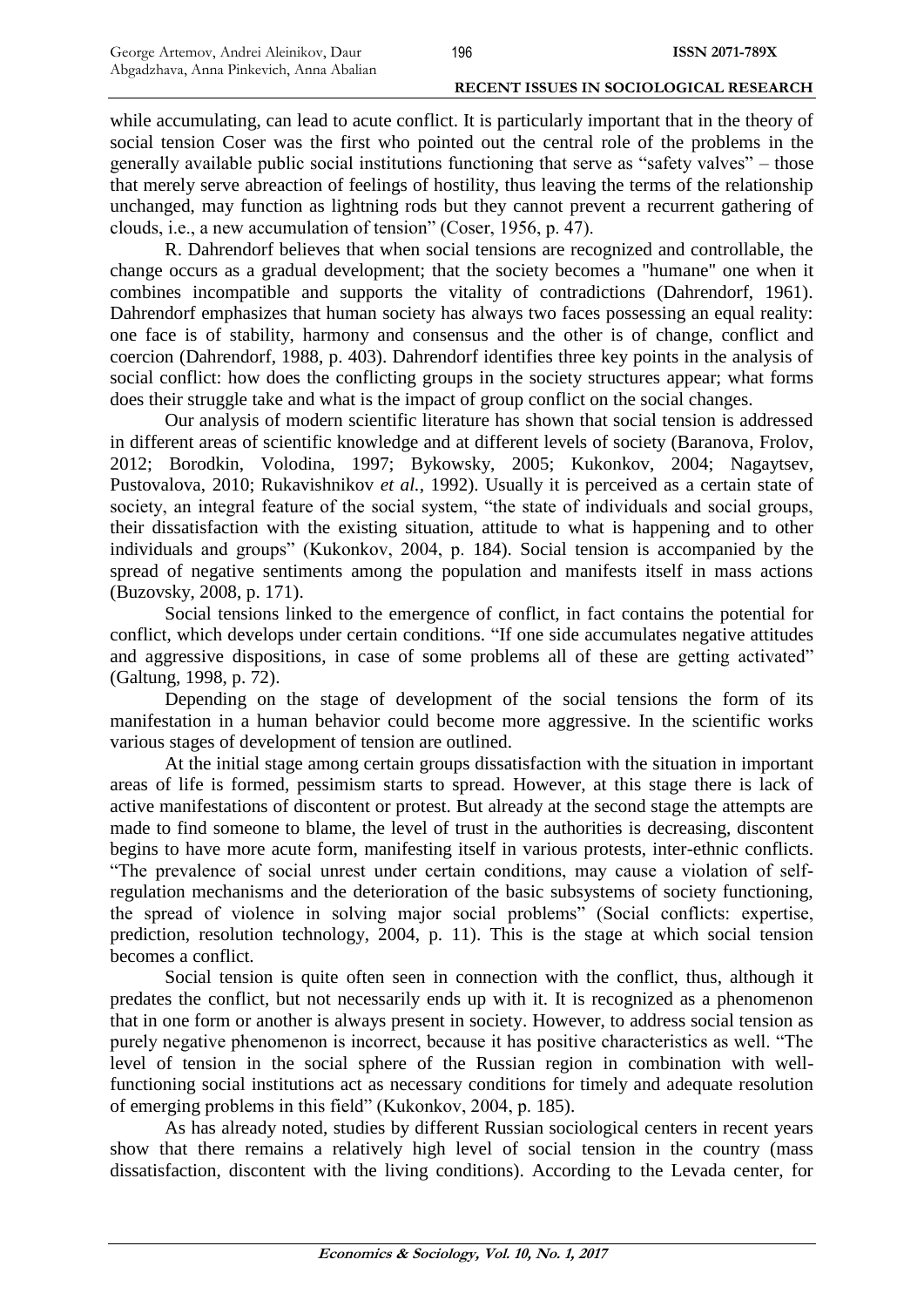example, from one third to one half of all respondents feels that tension (Monitoring of public opinion about the state of the Russian society, 2016). In all cases, the proportion of Russians who are not satisfied with their living conditions in general, significantly exceeds the number of people who are satisfied. We believe that the most relevant are the studies of social tension in the regional projections. This is due to the deterioration of most socio-economic indicators of the Russian regions.

# **2. The experience of studying social tensions on the example of St. Petersburg**

# *2.1. Data and methodology*

In 2015 a working group comprising the authors of this article, conducted a representative telephone survey of the population of Saint Petersburg devoted to the study of social tension using equipment of the resource center of the St. Petersburg state University (Scientific research were performed at the Center for Sociological and Internet Research of Research park of St. Petersburg State University). The survey was conducted with the purpose of testing the tools designed for measurement of social tensions in the urban community. The number of measuring components of social tension caused by quantitative restrictions related to the use of telephone interviews as a method of data collection. The survey used a random sample of respondents with control quote as for sex, age, education, and employment type. Size of sample is 1218 persons (adult population of St. Petersburg over 18). Sampling error was  $\pm$ 3%.

In our study for measurement of social tensions the following indicators were used: attitude to life in general; attitude to political institutions; attitude to participation in mass protests. To study the values of these indicators among different categories of the respondents the following variables were used: changes of the living standards of the respondents; age affiliation of the respondents; assessment of adequacy of income for life; the occupation of the respondents (Pinkevich, 2015, pp. 305-330).

To identify relationship between these indicators of social tension and social characteristics of respondents, we will use the micro-analysis of contingency table, which allows to reveal the prevalence of negative sentiment in various strata of the urban population. Micro-analysis of contingency table based on the calculation of standardized residuals (values that indicate the degree and direction of deviation of observed values from the expected ones) and chi-square, which represents the sum of the squares of the standardized residuals. Indication of the existence of the relationship of two variables is the value of chi-square exceeding the table for the appropriate number of degrees of freedom and significance value. Standardized residuals serve to identify the relationship of alternatives in the studied variables. An absolute magnitude of residual is taken into account in case if it is ≥1.65. It serves as an indicator of the existence of a significant statistical relationship between the studied variables. The plus sign in the standardized residuals suggests that the actual number of observed counts is more than expected, a minus – that it is less than expected. In the analysis we will use mainly the significant positive values of the standardized residuals, indicating that the indicators of social tension within this category of respondents significantly exceed the values of these indicators in other comparable categories. The article will only include the data from contingency tables where the observed value of chi-square is higher than the critical value and significance value not less than 0.05. In such tables in the absence of significant standardized residuals on the crossing alternatives of the analyzing variables one can compare percentages of these alternatives. Differences greater than 3% (the confidence interval in this sample) can be considered significant.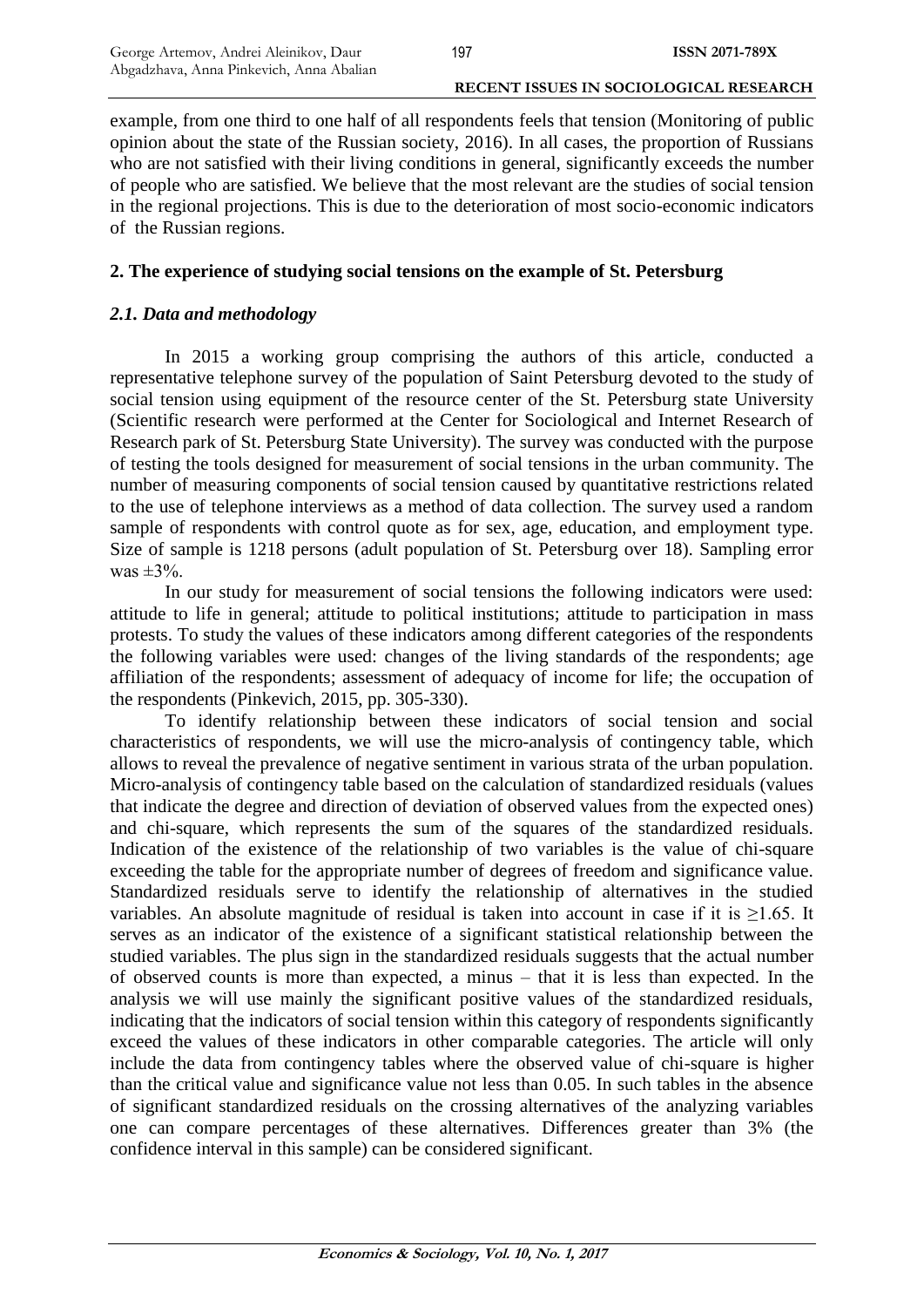During the selection of the social strata, we have assumed that the negative sentiments are more likely for those whose living standards have fallen under the influence of the crisis; who is experiencing financial difficulties, who is occupied in the public sector of the economy and who has lost its job.

### *2.2. Descriptive statistics*

Let us consider the interconnection of social characteristics of the respondents and their life attitude in general (see *Table 2*).

|                                   |              | Not satisfied with | Satisfied with  |
|-----------------------------------|--------------|--------------------|-----------------|
| Alternatives                      | Values       | life in general    | life in general |
|                                   | %            | 43.5               | 56.5            |
| "The standard of living dropped"  | St. residual | $+5.9$             | $-3.9$          |
| "The standard of living remains   | $\%$         | 15.9               | 84.1            |
| the same"                         | St. residual | $-6.1$             | $+4.1$          |
| "The standard of living           | $\%$         | 5.0                | 95.0            |
| improved"                         | St. residual | $-2.1$             |                 |
|                                   | $\%$         | 20.6               | 79.4            |
| " $18 - 29$ years"                | St. residual | $-3.0$             | $+2.0$          |
|                                   | $\%$         | 32.6               | 67.4            |
| " $30 - 59$ years"                | St. residual |                    |                 |
|                                   | $\%$         | 35.6               | 64.4            |
| "60 years and over"               | St. residual |                    |                 |
| "I live on this income without    | $\%$         | 3.0                | 97.0            |
| financial difficulties"           | St. residual | $-4.1$             | 2.7             |
| "This income is basically         | $\%$         | 12.9               | 87.1            |
| sufficient"                       | St. residual | $-7.5$             | 5.0             |
| "It is quite difficult to live on | $\%$         | 44.1               | 55.9            |
| such income"                      | St. residual | $+4.9$             | $-3.3$          |
| "It is very difficult to live on  | $\%$         | 68.6               | 31.4            |
| such income"                      | St. residual | $+8.6$             | $-5.7$          |
| Worker                            | $\%$         | 27.6               | 72.4            |
|                                   | St. residual |                    |                 |
| Businessman                       | $\%$         | 29.1               | 70.9            |
|                                   | St.residual  |                    |                 |
|                                   | $\%$         | 25.9               | 74.1            |
| Specialist with higher education  | St. residual |                    |                 |
| Employee without higher           | $\%$         | 39.2               | 60.8            |
| education                         | St. residual | $+1.8$             |                 |
|                                   | $\%$         | 54.7               | 45.3            |
| Unemployed                        | St.residual  | $+3.8$             | $-2.5$          |
| Student                           | $\%$         | 13.4               | 86.6            |
|                                   | St. residual | $-3.4$             | $+2.2$          |
|                                   | $\%$         | 35.6               | 64.4            |
| Retired (unemployed)              | St. residual |                    |                 |
| Average sample                    | $\%$         | 30.5               | 69.5            |

Table 2. Attitude to life in general\*

\* The table shows only significant standardized residuals *Source*: compiled by the authors.

198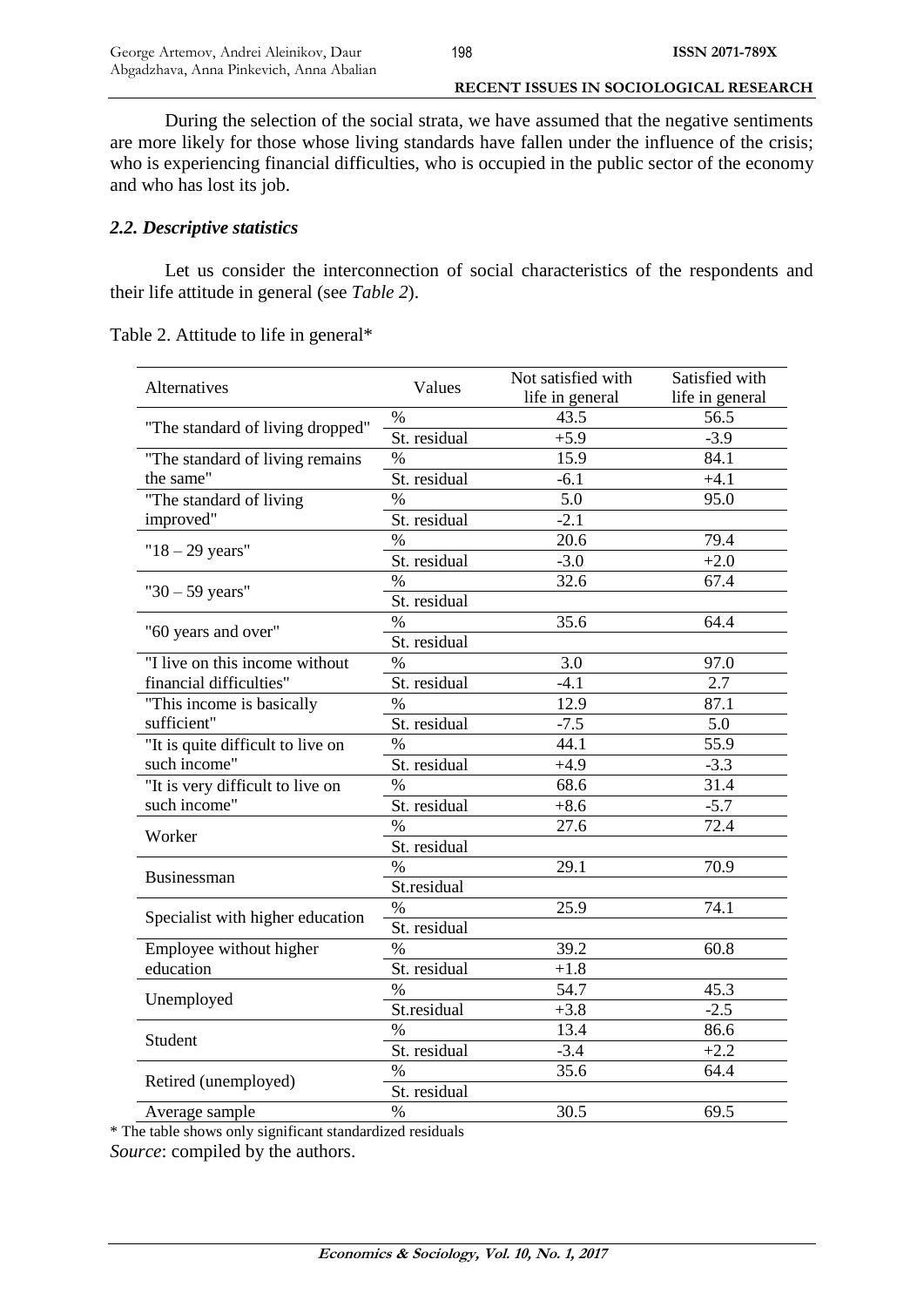*Table 2* shows that in a greater degree not satisfied with life in general are those respondents whose level of life has decreased under the influence of the current crisis. The proportion of respondents dissatisfied with life in general in this category is 43.5% compared with 30.7 percent on average in the sample. In addition, they have a significant positive standardized residual (+5.9) via the alternative "not satisfied". This indicates that respondents whose standard of living has dropped, to a greater extent than those who have it has increased or remained unchanged, tend to feel a sense of dissatisfaction with their life in general. Representatives of the older age groups more than the younger groups are not satisfied with their life in general. The proportion of dissatisfied with life at first category is 35.6%, while the second is 20.6%. To the greatest extent (68.9%) not satisfied with the life are those respondents for whom "it is very difficult to live in this income". They have a significant positive standardized residual (+8.6) concerning this alternative. Adjacent to them are the respondents, for whom "it is quite difficult to live on such income" (44.1%, the standardized residual +4.9). The unemployed and employees without higher education more than all other social groups are not satisfied with life in general. They have the significant positive standardized residuals (+3.8 and +1.8, respectively) concerning the alternative "not satisfied". The relationship between social characteristics of respondents and their relationship to political institutions may be demonstrated based on data in Table 3.

|                                    |                     |                | President      |              | Government |                | State Duma |              | Court  |              | Police |
|------------------------------------|---------------------|----------------|----------------|--------------|------------|----------------|------------|--------------|--------|--------------|--------|
| Alternative                        | Values              | Do not trust   | Trust          | Do not trust | Trust      | Do not trust   | Trust      | Do not trust | Trust  | Do not trust | Trust  |
| $\boldsymbol{l}$                   | $\overline{2}$      | $\overline{3}$ | $\overline{4}$ | 5            | 6          | $\overline{7}$ | 8          | 9            | 10     | 11           | 12     |
| "The standard of living            | $\%$                | 22.7           | 77.3           | 51.7         | 48.3       | 64.8           | 35.2       | 62.4         | 37.6   | 62.5         | 37.5   |
| dropped"                           | St. residual $+3.7$ |                |                | $+3.8$       | $-3.3$     | $+3.1$         | $-3.4$     | $+2.7$       | $-2.9$ | $+2.4$       | $-2.7$ |
| "The standard of living            | $\%$                | 9.6            | 90.4           | 30.0         | 70.0       | 44.7           | 55.3       | 44.8         | 55.2   | 45.9         | 54.1   |
| remains the same"                  | St. residual -3.9   |                | $+1.8$         | $-4.1$       | $+3.4$     | $-3.2$         | $+3.6$     | $-2.6$       | $+2.9$ | $-2.8$       | $+3.1$ |
| "The standard of living            | $\%$                | 10.5           | 89.5           | 26.3         | 73.7       | 38.9           | 61.1       | 18.8         | 81.3   | 62.5         | 37.5   |
| improved"                          | St. residual        |                |                |              |            |                |            | $-1.9$       | $+2.1$ |              |        |
| $"18-29$ years"                    | %                   | 17.9           | 82.1           | 34.7         | 65.3       | 48.2           | 51.8       | 35.4         | 64.6   | 43.3         | 56.7   |
|                                    | St. residual        |                |                | $-1.7$       |            |                | $+1.8$     | $-4.1$       | $+4.5$ | $-2.7$       | $+3.0$ |
| " $30 - 59$ years"                 | $\%$                | 18.0           | 82.0           | 43.6         | 56.4       | 58.1           | 41.9       | 56.4         | 43.6   | 57.2         | 42.8   |
|                                    | St. residual        |                |                |              |            |                |            |              |        |              |        |
| "60 years and over"                | $\%$                | 12.3           | 87.7           | 42.7         | 57.3       | 57.8           | 42.2       | 72.1         | 27.9   | 65.2         | 34.8   |
|                                    | St. residual -1.8   |                |                |              |            |                |            | $+3.5$       | $-3.8$ | $+2.0$       | $-2.2$ |
| "I live on this income             | $\%$                | 8.8            | 91.2           | 24.2         | 75.8       | 43.1           | 56.9       | 39.3         | 60.7   | 41.9         | 58.1   |
| without<br>financial difficulties" | St. residual        |                |                | $-2.2$       | $+1.8$     |                |            |              |        |              |        |
| "This income is                    | $\%$                | 15.2           | 84.8           | 36.0         | 64.0       | 49.2           | 50.8       | 45.5         | 54.5   | 49.0         | 51.0   |
| basically sufficient"              | St. residual        |                |                | $-1.9$       |            | $-2.0$         | $+2.2$     | $-2.4$       | $+2.6$ | $-1.9$       | $+2.1$ |
| "It is quite difficult to          | $\%$                | 16.4           | 83.6           | 43.9         | 56.1       | 59.6           | 40.4       | 60.2         | 39.8   | 60.6         | 39.4   |
| live on such income"               | St. residual        |                |                |              |            |                |            |              | $-1.8$ |              |        |
| "It is very difficult to           | $\%$                | 25.6           | 74.4           | 60.5         | 39.5       | 73.2           | 26.8       | 70.3         | 29.7   | 68.0         | 32.0   |
| live on such income"               | St. residual $+2.8$ |                |                | $+3.7$       | $-3.1$     | $+2.9$         | $-3.3$     | $+2.7$       | $-2.9$ | $+2.1$       | $-2.3$ |
| Worker                             | $\frac{0}{0}$       | 17.6           | 82.4           | 44.4         | 55.6       | 55.7           | 44.3       | 57.0         | 43.0   | 53.2         | 46.8   |
|                                    | St. residual        |                |                |              |            |                |            |              |        |              |        |
| Businessman                        | $\%$                | 29.1           | 70.9           | 47.1         | 52.9       | 63.5           | 36.5       | 57.4         | 42.6   | 61.5         | 38.5   |
|                                    | St. residual $+2.3$ |                |                |              |            |                |            |              |        |              |        |

Table 3. Attitudes toward political institutions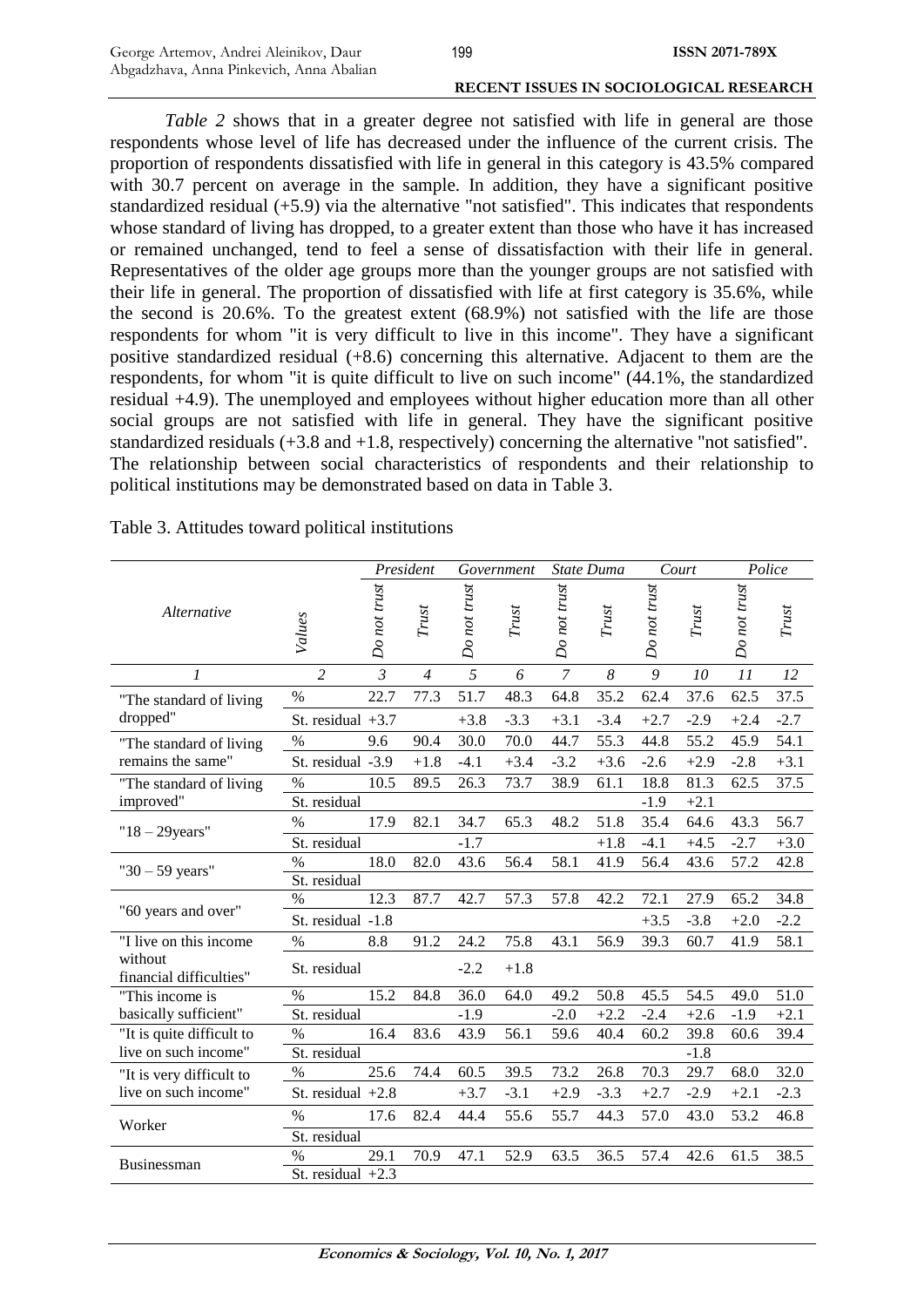|                        | 2            | 3                   | 4    | 5      | 6      |        | 8      | 9      | 10     | 11     | 12     |
|------------------------|--------------|---------------------|------|--------|--------|--------|--------|--------|--------|--------|--------|
| Specialist with higher | %            | 22.4                | 77.6 | 44.3   | 55.7   | 59.8   | 40.2   | 55.9   | 44.1   | 53.5   | 46.5   |
| education              |              | St. residual $+2.0$ |      |        |        |        |        |        |        |        |        |
| Employee without       | $\%$         | 18.5                | 81.5 | 43.1   | 56.9   | 67.2   | 32.8   | 62.0   | 38.0   | 64.0   | 36.0   |
| higher education       | St. residual |                     |      |        |        | $+1.7$ | $-1.9$ |        |        |        |        |
|                        | $\%$         | 18.4                | 81.6 | 43.1   | 56.9   | 56.9   | 43.1   | 48.6   | 51.4   | 54.8   | 45.2   |
| Unemployed             |              | St. residual        |      |        |        |        |        |        |        |        |        |
| Student                | %            | 11.5                | 88.5 | 26.1   | 73.9   | 42.0   | 58.0   | 28.8   | 71.2   | 41.0   | 59.0   |
|                        | St. residual |                     |      | $-2.5$ | $+2.1$ | $-1.9$ | $+2.2$ | $-3.6$ | $+3.9$ | $-2.1$ | $+2.3$ |
|                        | $\%$         | 12.2                | 87.8 | 43.7   | 56.3   | 55.1   | 44.9   | 66.3   | 33.7   | 61.6   | 38.4   |
| Retired (unemployed)   | St. residual | $-1.8$              |      |        |        |        |        | $+2.4$ | $-2.6$ |        |        |
| Average sample         | $\%$         | 16.7                | 83.3 | 41.4   | 58.6   | 55.7   | 44.3   | 53.7   | 46.3   | 55.2   | 44.8   |

200

**RECENT ISSUES IN SOCIOLOGICAL RESEARCH**

*Source*: compiled by the authors.

Comparison of mean values under both alternatives indicates that only the President and the government have the proportion of those who trust higher than the proportion of those who don't trust. Analysis of the standardized residuals leads to the conclusion that the respondents more inclined not to trust all observing political institutions are those whose living standard has dropped and for whom "it is very difficult "to live on their income. Among both categories of respondents in all institutions according to the alternative "don't trust" can be observed significant positive values of the standardized residuals. Among age groups there is no such unequivocal relationship to the institutions. Only the representatives of older generation more than the younger and middle generations tend not to trust the court and the police. They have a proportion of those who don't trust significantly higher than those who trust (72.1% and 65.2%, respectively). In addition, concerning the older generation significant positive values of the standardized residuals in both cases can be observed. The only institution to which an older generation feels less distrust in comparison with a younger one is the President. The older and middle generations shows a higher level of distrust in almost all institutions (except the President) than that of the younger generation. Among younger generation the percentage of those who trust is higher than the proportion of those who don't concerning all observing institutions. Given the fact that the middle and older generations make up a large part of the respondents, we can maintain a quite high degree of tension in relations between citizens and public servants represented in the State Duma, the judiciary and the police and low level of trust in the officials as defenders of the conflicting interests of citizens (Sunami, 2013).

The dependence of the social characteristics of the respondents and their relationship to participation in mass protests against decline in living standards can be traced on the basis of the following data (see *Table 4*).

| Alternatives                              | Values       | Not intend to participate | Intend to participate |
|-------------------------------------------|--------------|---------------------------|-----------------------|
|                                           | 2            |                           |                       |
|                                           | $\%$         | 72.1                      | 27.9                  |
| "The standard of living dropped"          | St. residual |                           | $+2.6$                |
| "The standard of living remains the same" | %            | 83.1                      | 16.9                  |
|                                           | St. residual |                           | $-2.8$                |
| "The standard of living improved"         | $\%$         | 80.0                      | <b>20.0</b>           |
|                                           | St. residual |                           |                       |
|                                           | $\%$         | 72.9                      | 27.1                  |
| " $18 - 29$ years"                        | St. residual |                           |                       |

Table 4. Attitude to participation in mass protests against decreasing living standards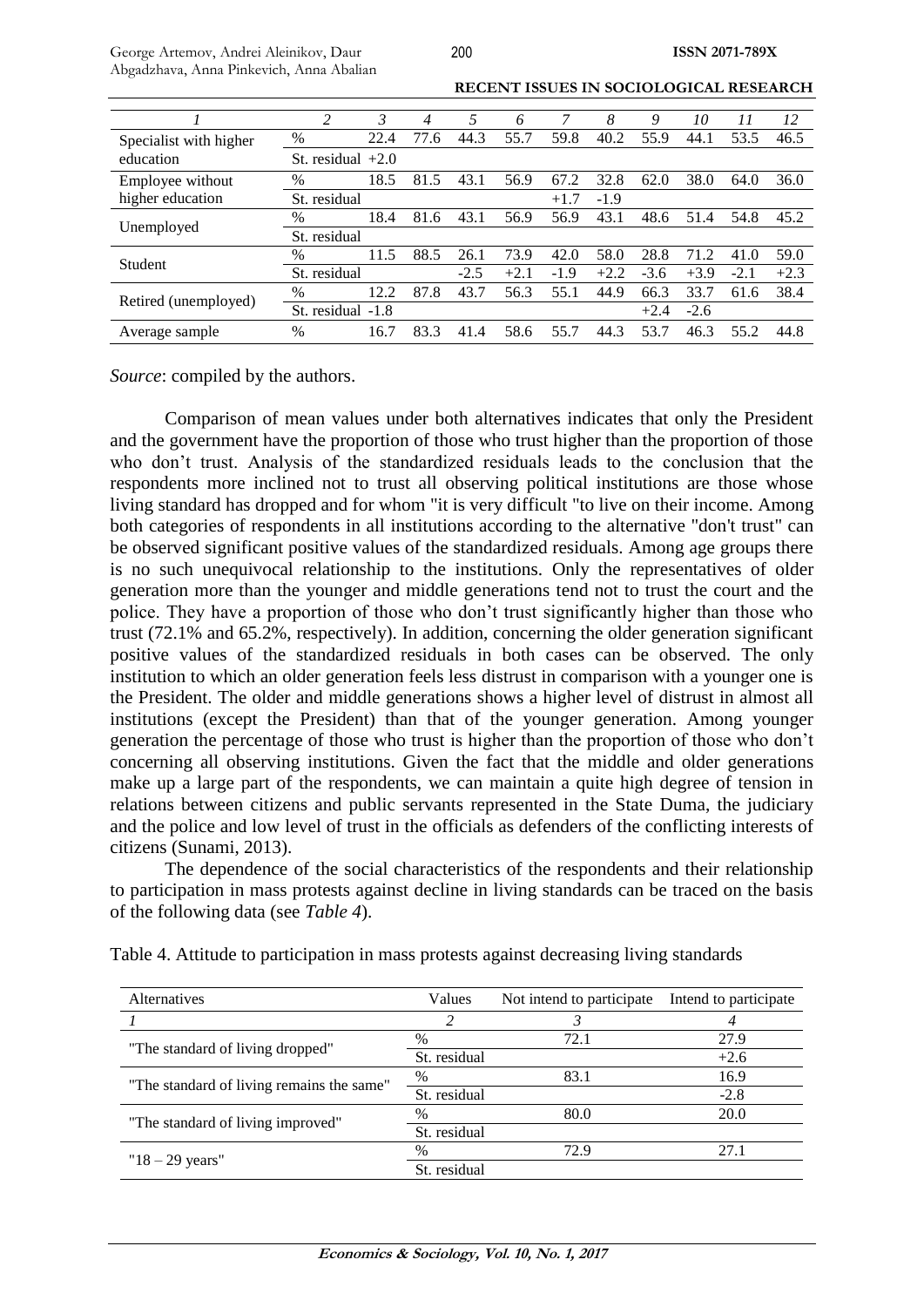George Artemov, Andrei Aleinikov, Daur Abgadzhava, Anna Pinkevich, Anna Abalian

**RECENT ISSUES IN SOCIOLOGICAL RESEARCH**

| 1                                              | $\overline{\mathcal{L}}$ | 3    | $\overline{\mathcal{A}}$ |
|------------------------------------------------|--------------------------|------|--------------------------|
|                                                | $\%$                     | 75.9 | 24.1                     |
| " $30 - 59$ years"                             | St. residual             |      |                          |
|                                                | $\%$                     | 84.3 | 15.7                     |
| "60 years and over"                            | St. residual             |      | $-2.5$                   |
| "I live on this income without                 | %                        | 84.8 | 15.2                     |
| financial difficulties"                        | St. residual             |      |                          |
|                                                | $\frac{0}{0}$            | 83.5 | 16.5                     |
| "This income is basically sufficient"          | St. residual             | 1.7  | $-3.1$                   |
|                                                | $\%$                     | 70.4 | 29.6                     |
| "It is quite difficult to live on such income" | St. residual             |      | $+2.7$                   |
| "It is very difficult to live on such income"  | $\%$                     | 67.5 | 32.5                     |
|                                                | St. residual             |      | $+2.4$                   |
| Worker                                         | $\frac{0}{0}$            | 69.0 | 31.0                     |
|                                                | St. residual             |      | $+2.4$                   |
|                                                | $\%$                     | 67.3 | 32.7                     |
| <b>Businessman</b>                             | St. residual             |      |                          |
|                                                | $\%$                     | 80.0 | 20.0                     |
| Specialist with higher education               | St. residual             |      |                          |
|                                                | $\frac{0}{0}$            | 73.1 | 26.9                     |
| Employee without higher education              | St. residual             |      |                          |
|                                                | $\%$                     | 71.8 | 28.2                     |
| Unemployed                                     | St. residual             |      |                          |
|                                                | $\frac{0}{0}$            | 79.5 | 20.5                     |
| Student                                        | St. residual             |      |                          |
|                                                | $\%$                     | 83.6 | 16.4                     |
| Retired (unemployed                            | St. residual             |      | $-2.2$                   |
| Average sample                                 | $\%$                     | 77.2 | 22.8                     |

*Source*: compiled by the authors.

In *Table 4* we see that respondents whose living standards have decreased to a larger extent than those whose living standard remained the same or increased, tend to participate in protests (they have positive standardized residual). Respondents for whom it is "quite difficult" or "very difficult" to live on their income, more than those who have sufficient income or do not have financial difficulties, tend to participate in mass protests. Workers and businessmen to a greater extent than other social groups are ready to join the protests. The first category has a significant positive standardized residual, and among the second group the proportion intending to participate in such demonstrations is 1.4 times higher than among all respondents. Among less inclined to participate in mass rallies are the students, professionals with higher education and the retirees.

The structure of a potential political activity of various categories of respondents is presented in *Table 5*.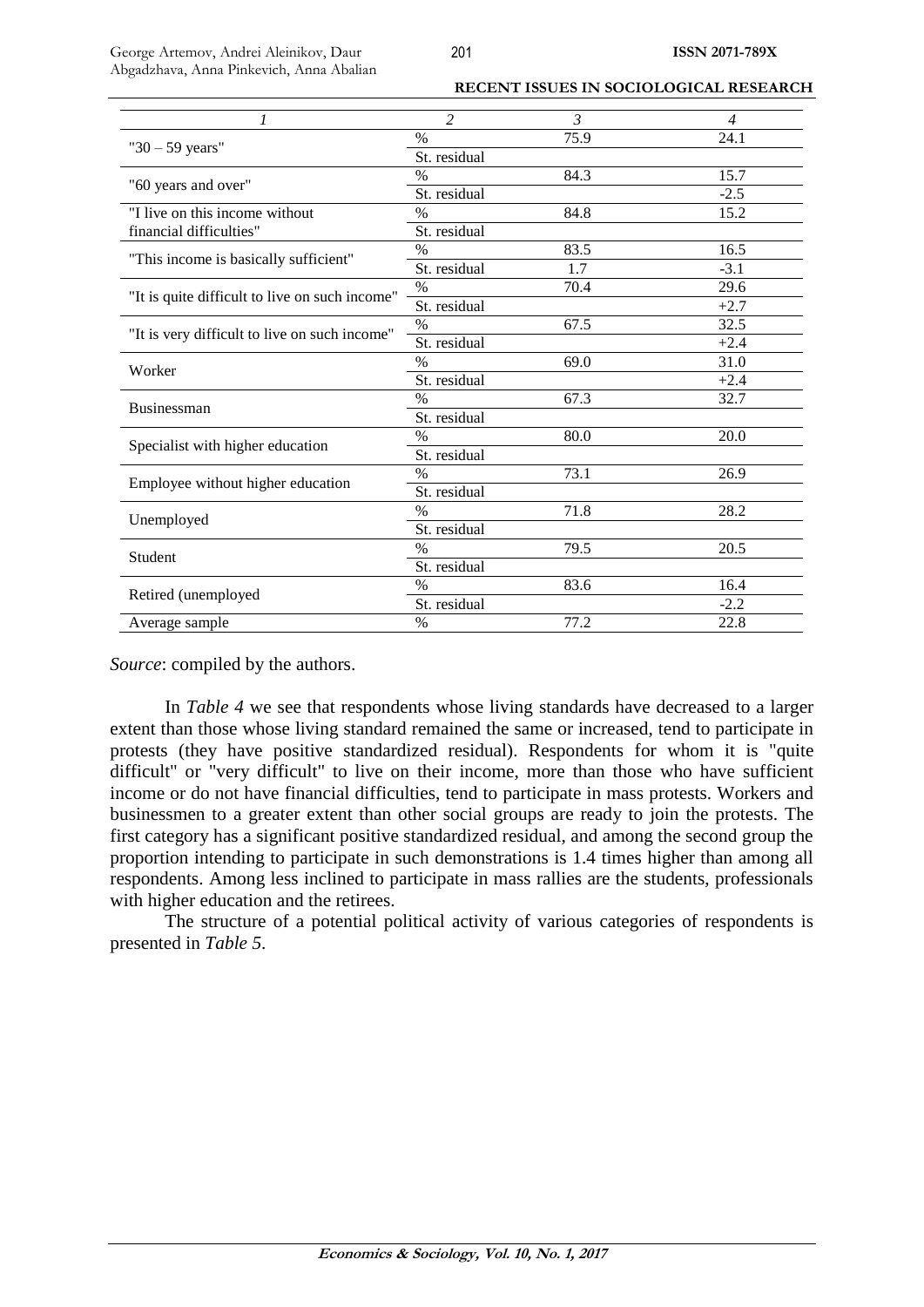| Alternatives                       | Values        |               | The collection of<br>signatures<br>under the appeal to the<br>authorities |        | Rallies, pickets,<br>demonstration<br>permitted<br>by the authorities | Boycotts to the<br>authorities<br>(refusal to pay taxes,<br>rent) |                  |  |  |
|------------------------------------|---------------|---------------|---------------------------------------------------------------------------|--------|-----------------------------------------------------------------------|-------------------------------------------------------------------|------------------|--|--|
|                                    |               | Allow         | Do not allow                                                              | Allow  | Do not<br>allow                                                       | Allow                                                             | Do not<br>allow  |  |  |
| "The standard                      | $\%$          | 75.6          | 24.4                                                                      | 48.1   | 51.9                                                                  |                                                                   |                  |  |  |
| of living dropped"                 | St. residual  |               |                                                                           |        |                                                                       |                                                                   |                  |  |  |
| "The standard of living            | $\%$          | 69.9          | 30.1                                                                      | 39.0   | 61.0                                                                  |                                                                   | Asymp. Sig. less |  |  |
| remains the same"                  | St. residual  |               |                                                                           | $-1.7$ |                                                                       |                                                                   | than $0.05$      |  |  |
| "The standard                      | $\%$          | 61.9          | 38.1                                                                      | 40.0   | 60.0                                                                  |                                                                   |                  |  |  |
| of living improved"                | St. residual  |               |                                                                           |        |                                                                       |                                                                   |                  |  |  |
|                                    | $\%$          | 76.2          | 23.8                                                                      | 45.8   | 54.2                                                                  | 18.0                                                              | 82.0             |  |  |
| $"18 - 29 years"$                  | St. residual  |               |                                                                           |        |                                                                       | $+3.2$                                                            |                  |  |  |
|                                    | $\%$          | 76.4          | 23.6                                                                      | 46.7   | 53.3                                                                  | 11.0                                                              | 89.0             |  |  |
| " $30 - 59$ years"                 | St. residual  |               | $-1.7$                                                                    |        |                                                                       |                                                                   |                  |  |  |
|                                    | $\%$          | 60.9          | 39.1                                                                      | 34.5   | 65.5                                                                  | 6.0                                                               | 94.0             |  |  |
| "60 years and over"                | St. residual  | $-2.3$<br>3.7 |                                                                           | $-2.3$ | 2.0                                                                   | $-2.7$                                                            |                  |  |  |
| "I live on this income             | $\%$          |               |                                                                           |        |                                                                       | 8.8                                                               | 91.2             |  |  |
| without financial<br>difficulties" | St. residual  |               |                                                                           |        |                                                                       |                                                                   |                  |  |  |
| "This income                       | $\%$          |               |                                                                           |        |                                                                       | 9.3                                                               | 90.7             |  |  |
| is basically sufficient"           | St. residual  |               | Asymp. Sig.less than                                                      |        | Asymp. sig. less<br>than $0.05$                                       |                                                                   |                  |  |  |
| "It is quite difficult             | $\%$          |               | 0.05                                                                      |        |                                                                       | 11.9                                                              | 88.1             |  |  |
| to live on such income"            | St. residual  |               |                                                                           |        |                                                                       |                                                                   |                  |  |  |
| "It is very difficult              | $\%$          |               |                                                                           |        |                                                                       | 19.6                                                              | 80.4             |  |  |
| to live on such income"            | St. residual  |               |                                                                           |        |                                                                       | $+2.9$                                                            |                  |  |  |
|                                    | $\%$          | 74.9          | 25.1                                                                      |        |                                                                       | 13.9                                                              | 86.1             |  |  |
| Worker                             | St. residual  |               |                                                                           |        |                                                                       |                                                                   |                  |  |  |
|                                    | $\%$          | 61.8          | 38.2                                                                      |        |                                                                       | 15.1                                                              | 84.9             |  |  |
| <b>Businessman</b>                 | St. residual  |               |                                                                           |        |                                                                       |                                                                   |                  |  |  |
| Specialist with higher             | $\%$          | 76.1          | 23.9                                                                      |        |                                                                       | 11.8                                                              | 88.2             |  |  |
| education                          | St. residual  |               |                                                                           |        |                                                                       |                                                                   |                  |  |  |
| Employee without                   | $\frac{0}{0}$ | 77.2          | 22.8                                                                      |        | Asymp.sig.                                                            | 13.3                                                              | 86.7             |  |  |
| higher education                   | St. residual  |               |                                                                           |        | less than $0.05$                                                      |                                                                   |                  |  |  |
|                                    | $\%$          | 79.7          | 20.3                                                                      |        |                                                                       | 18.7                                                              | 81.3             |  |  |
| Unemployed                         | St. residual  |               |                                                                           |        |                                                                       | $+1.8$                                                            |                  |  |  |
|                                    | $\%$          | 73.5          | 26.5                                                                      |        |                                                                       | 16.1                                                              | 83.9             |  |  |
| Student                            | St. residual  |               |                                                                           |        |                                                                       |                                                                   |                  |  |  |
|                                    | $\%$          | 62.6          | 37.4                                                                      |        |                                                                       | 4.5                                                               | 95.5             |  |  |
| Retired (unemployed                | St. residual  | $-1.9$        | $+3.2$                                                                    |        |                                                                       | $-3.4$                                                            |                  |  |  |
| Average sample                     | $\%$          | 69.8          | 26.1                                                                      | 42.6   | 54.9                                                                  | 11.2                                                              | 85.5             |  |  |

# Table 5. Degree of potential political activity

*Source*: compiled by the authors.

The analysis of *Table 5* shows that the strongest inclination to participate in the collection of signatures under petitions to the authorities, demonstrate the respondents who are unemployed, but also professionals and employees of the younger and average age, whose level of life decreased due to the crisis. Among all these categories the proportion of respondents seeking to engage in these activities is significantly higher than an average value on this indicator. In part of the table labeled "Significance below 0.05" data are not available because there is nothing we can say about the relationship between the assessment of the adequacy of income for life and attitude to participate in the collection of signatures under the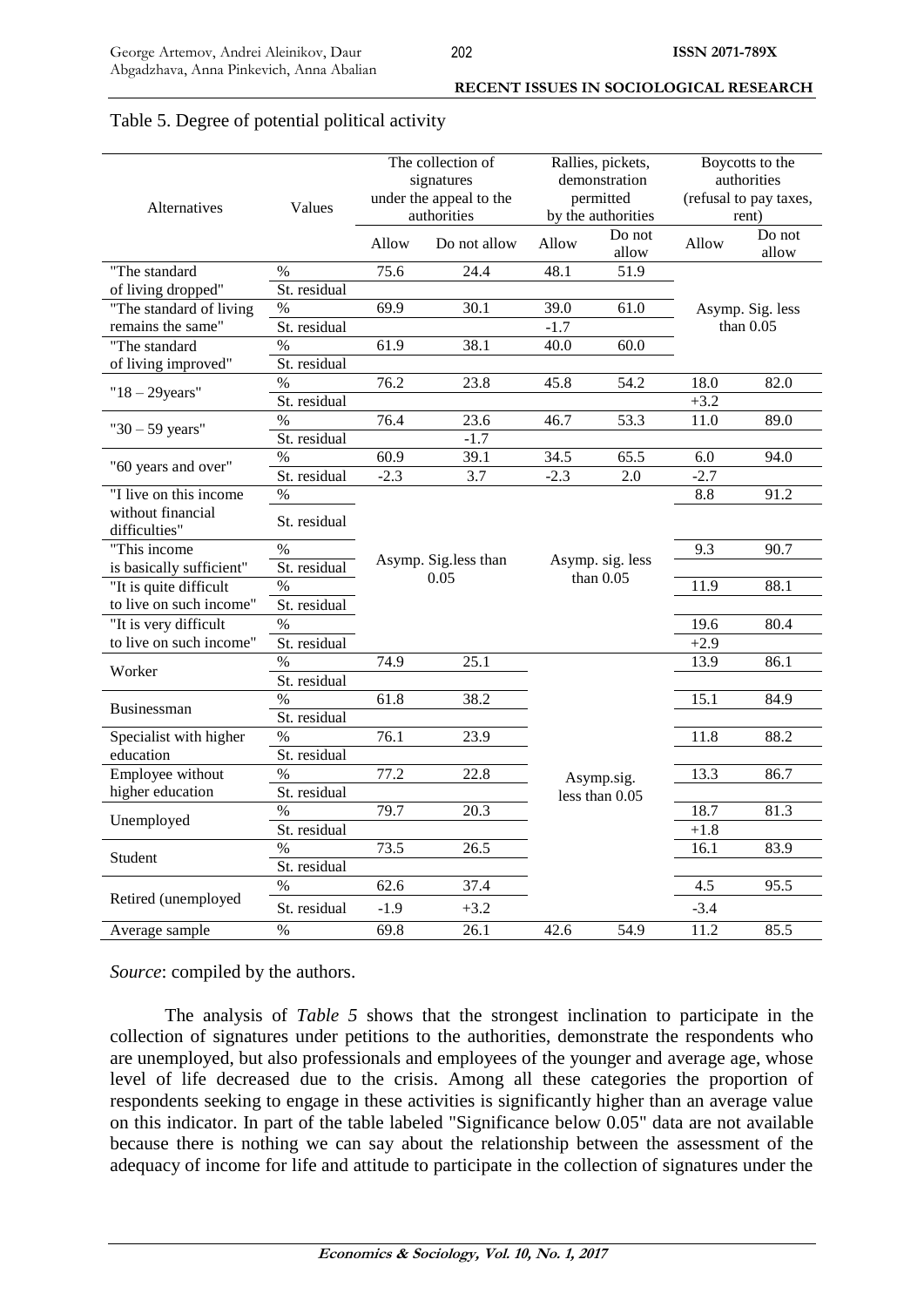appeal to the authorities because of the impossibility of applying the criterion of Chi-square. Almost the same situation is could be observed for participation in authorized rallies, pickets and demonstrations. The respondents, whose life has worsened under the impact of the crisis, tend to engage in these activities to a greater extent than respondents of the older age, whose life has not changed or improved. In this case, an attitude to the activities listed above depends on neither the assessment of an adequacy of income for life, nor of a social belonging. Concerning the boycotts to the authorities a slightly different picture can be observed. The participation in these activities is allowed to a greater extent by younger respondents (standardized residual +3.2), respondents, for whom it is "very difficult" to live on their income (standardized residual +2.9) and the unemployed (standardized residual +1.8).

For identifying the relationship between all the above mentioned variables it is advisable to use cluster analysis. This procedure is based on calculating joint frequencies of the variables mentioned by the respondents. The more variables are mentioned together, the closer they are on the chart (*see Figure 2*)*.*



Figure 2. The interconnection of social characteristics of the respondents and indicators of social tension (Figure 2).

Table 6. The designation of variables

| V1.1   | The living standards have dropped                         |
|--------|-----------------------------------------------------------|
| v2r.1  | Do not trust the President                                |
| v2r.2  | Trust the President                                       |
| v3r.1  | Do not trust the government                               |
| v3r.2  | Trust the government                                      |
| v4r.1  | Do not trust the state Duma                               |
| v4r.2  | Trust the State Duma                                      |
| v5r.1  | Do not trust the court                                    |
| v5r.2  | Trust the court                                           |
| v6r.1  | Do not trust the police                                   |
| v6r.2  | Trust the police                                          |
| v8.1   | Most people can be trusted                                |
| v8.2   | Even excessive caution in dealing with people cannot hurt |
| v13r.1 | Do not intend to participate in protests                  |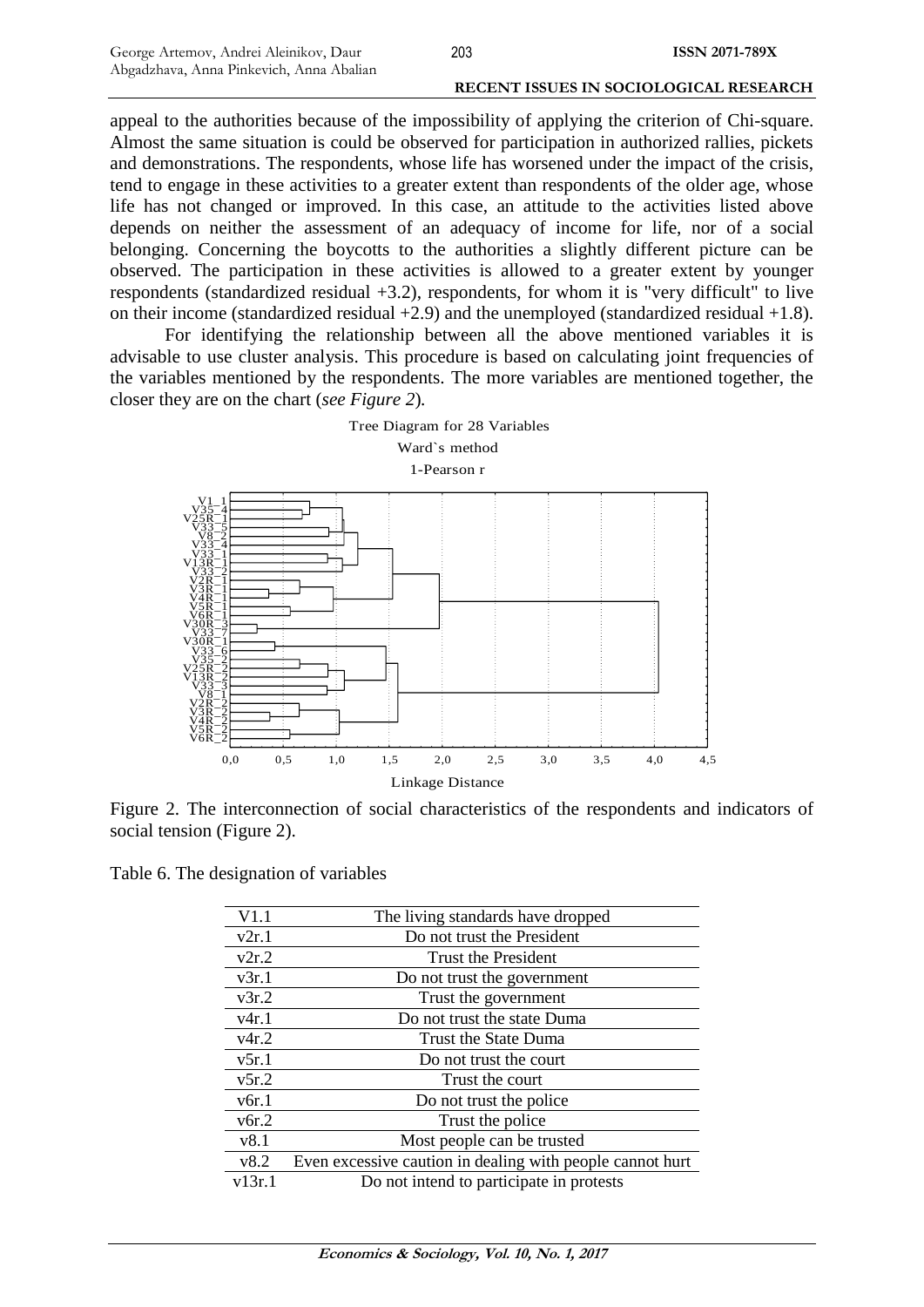| v13r.2 | Intend to participate in protests           |
|--------|---------------------------------------------|
| v25r.1 | Not satisfied with life in general          |
| v25r.2 | Satisfied with life in general              |
| v30r.1 | Junior group                                |
| v30r.3 | Senior group                                |
| v33.1  | Workers                                     |
| v33.2  | <b>Businessmen</b>                          |
| v33.3  | Specialists                                 |
| v33.4  | Employees                                   |
| v33.5  | Unemployed                                  |
| v33.6  | <b>Students</b>                             |
| v33.7  | Retired                                     |
| v35.2  | This income is quite sufficient             |
| v35.4  | It is very difficult to live on such income |
|        |                                             |

Cluster analysis was performed using the package Statistica 6.0. "Pruning" the dendrogram is recommended at the level of 2.0.

The analysis has selected two clusters (groups of variables). The upper cluster consists of variables (top to bottom): "the living standards have dropped", "Not satisfied with life as a whole", "it is very difficult to live on such income ", "Unemployed", "Workers", "Intend to participate in protests", "Businessmen", "Employees", "Do not trust the President", "Do not trust the government", "Do not trust the State Duma", "Do not trust the court," "Do not rust the police", "Senior", "Retired".

The bottom cluster includes the variables: "Junior group", "Students", "This income is quite sufficient ", "Satisfied with life in general," "Do not intend to participate in protests", "Specialists", "Trust the President", "Trust the government ", "Trust the State Duma", " Trust the court", "Trust the police".

The analysis of the obtained data allows concluding that the dissatisfaction with the current situation and relationship between people prevailed among the social strata, which have great life difficulties and are dominated by negative attitudes. They have less trust in political institutions and are more inclined to protest against governmental policy. The social strata that have less financial difficulties and are dominated by positive attitudes are less prone to negative moods. They have more trust in political institutions and less likely to participate in protests.

Note that the cluster analysis combines the variables based on the maximum common frequency reference in the respondents ' answers. This means that, for example, not all retired have negative attitudes to the political institutions, but their prevailing part has. Among them there are people with positive attitudes to the most others, political institutions and immigrants, but they constitute a minority. Similarly, not all students have positive attitudes to the political institutions. Among them there are people with a negative attitude, but they are a minority.

Comparison of the results of micro-analysis of contingency tables and results of the cluster analysis allows concluding that, in general, they correspond to each other. This means that we have succeed to reproduce to some extent a real structure of mass consciousness of the different categories of population and identify the sources of social tension which are reflected in it.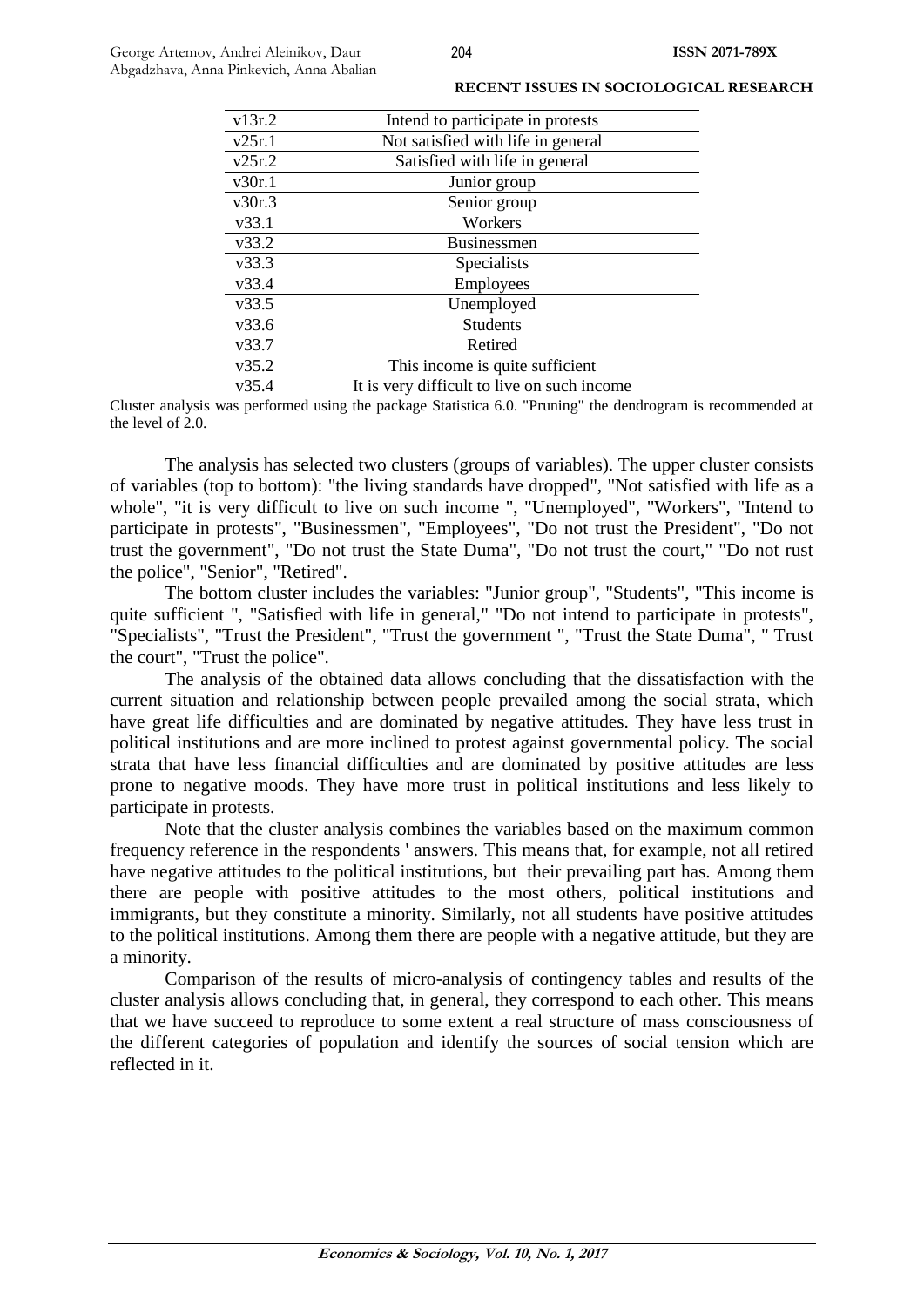### **Conclusions**

Data obtained by the group of authors, help to characterize the current state of the Russian society as a crisis. This crisis can be defined as a system one, as it encompasses socio-economic, political and ideological levels.

The study showed that the decline in living standards caused by economic instability, aggravated by global economic problems, has a significant impact on public attitudes, increasing the level of social tension. Discontent rooted in the public consciousness, generates a fairly high level of negative sentiments, which in turn also affect the willingness to participate in the protest action**.** It can be argued that the dissatisfaction with the situation and negative social attitudes are more characteristic of socially vulnerable strata of the population with incomes which do not provide the basic living needs in the conditions of crisis. They have less trust in political institutions and are more inclined to participate in mass actions.

Indicators of social tension used in our study (such as, satisfaction with life in general; the relation to the political institutions; attitude to participation in mass protests; and attitude to participation in different types of political actions) provide important information about the main types of negative social attitudes and the degree of their spread in different population groups.

One of the key problems, is the attitude towards the power institutions. The prevalence of distrust over the trust to the majority of these institutions doesn't allow creating and debugging of institutional mechanisms for the expression of discontent. This disrupts the interaction of government and society and exacerbates negative sentiments.

Timely identification of sources of mass dissatisfaction with the existing situation and the level of potential protest activity of different segments of the population enable to overcome spontaneity in decision making and increase management efficiency. Management impacts based on this approach, could contribute to the easing of social tension, to prevent mass protest activity and potentially destructive conflicts.

# **References**

- Baranova, G. V., Frolov, V. A. (2012), Metodologiya i metodika izmereniya social'noj napryazhennosti (Methodology and methods of social tension measurement), *Sociological researches*, No. 3, pp. 50-64.
- Baranova, G. V., Kondrashin, A. V., Frolov, V. A. (2011), *Osobennosti social'noj napryazhennosti v regionah* (Peculiarities of social tension in the regions), www.isras.ru/files/File/Socis/2011-6/Baranova.pdf (referred on 2014/01/24).
- Borodkin, O. B., Volodina, N. P. (1997), Social'naya napryazhennost' i agressiya (Social tensions and aggression), *World of Russia*, No. 4, pp. 107-150.
- Buzovsky, I. D. (2008), Social'naya napryazhennost' i trevozhnost' v kontekste diagnostiki obshchestvennyh konfliktov (Social tension and anxiety in the context of the diagnosis of social conflicts), *Sociology: Theory, Methods, Marketing*, No. 3, pp. 169-176.
- Bykovsky, V. A. (2005), Social'naya napryazhennost' na municipal'nom urovne: metodika ocenki (Social tensions at the municipal level: the evaluation methodology), *Sociological research*, No. 10, pp. 22-26.
- Chakravarty, S. R. (2015), *Inequality, Polarization and Conflict: An Analytical Study*, New Delhi, Heidelberg, New York, Dordrecht, London: Springer.
- Coser, L. (1956), *Functions of Social Conflict*, New York: Free Press.
- Dahrendorf, R. (1961), Element eines Theorie des Sozialen Konfliktus, In: Dahrendorf R. *Gesellschaft und Freiheit. Zur soziologischen Analyse der Gegenwart*, München: Piper.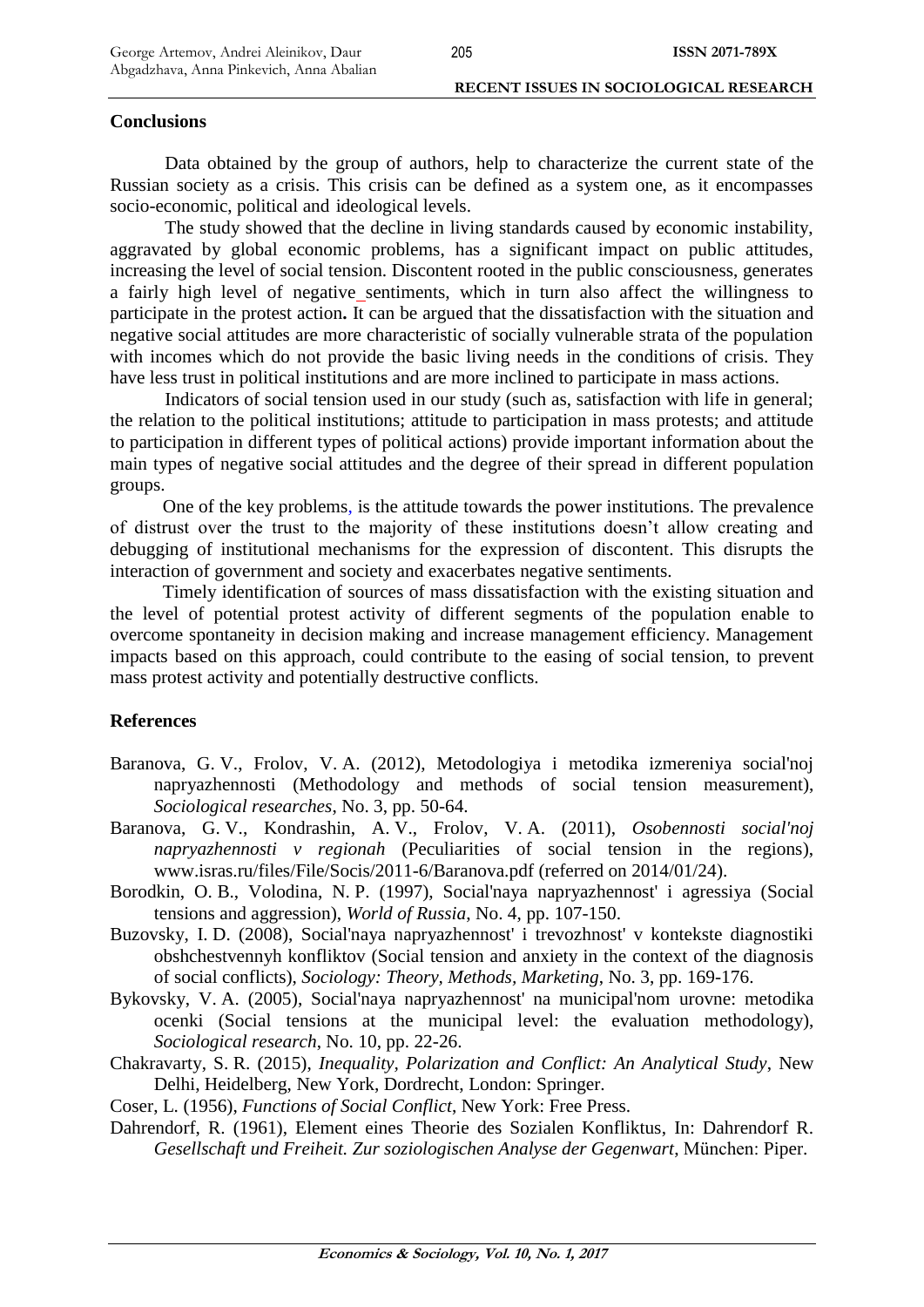- Dahrendorf, R. (1988), *Pfade aus Utopia*, Arbeiten zur Theorie und Methode der Soziologie. München: Piper Verlag.
- Galtung, J. (1998), Peace by Peaceful Means, *Peace and Conflict, Development and Civilization*, Oslo: International Peace Research Institute.

Gurr, T. R. (1970), *Why Men Rebel*, N.J.: Princeton University Press.

Kotkin, J. (2014), *The New Class Conflict*, New York: Telos Press Publishing.

Kukonkov, P. I. (2004), Social'nye napryazheniya i strukturnye konflikty v regionah Rossii: nekotorye issledovatel'skie podhody (Social tension and structural conflicts in the regions of Russia: some research approaches), *Bulletin of the Nizhny Novgorod University,* 

http://www.unn.EN/pages/issues/vestnik/99990201\_West\_soc\_2004\_1(3)/2.pdf

International Peace Research Institute (referred on 2014/03/06).

- Merton, R. (2006), Social'naya teoriya i social'naya struktura (*Social theory and social structure*), Moscow: AST.
- Monitoring obshchestvennogo mneniya o sostoyanii rossijskogo obshchestva (Monitoring of public opinion about the state of Russian society) (2016), *Economic and social changes: facts, trends, forecast*, No. 1, pp. 13-21.
- Nagaytsev, V. V., Pustovalova, E. V. (2010), Uroven' social'noj napryazhennosti i konfliktnosti v sisteme pokazatelej social'nogo blagopoluchiya naseleniya regiona (The level of social tension and conflicts in the system of indicators of social well-being of the population of the region), *News of Altai State University*, No. 2, pp. 209-213.
- Orru, M. (1983), The Ethics of Anomie: Jean Marie Guyau and Émile Durkheim, *The British Journal of Sociology*, Vol. 34, No. 4, pp. 499-518.
- Parsons, T. (1972), Teoriya kollektivnogo povedeniya (*The theory of collective behavior*), Moscow: Progress.
- Pinkevich, A. G. (2015), Tendencii izmeneniya pokazatelej social'noj napryazhennosti v Rossii 2008-2012 g.g. (po dannym European Social Survey) (Trends of changes of indicators of social tensions in Russia 2008-2012 (data from European Social Survey)), *A conflict as a problem. Essays on modern theoretical and applied conflictology*/ Under the editorship of A. I. Strebkov, A. V. Aleinikov, A. G. Pinkevich. St. Petersburg: Foundation of the development of conflictology, pp. 305-330.
- Rukavishnikov, V. O., Ivanov, V. N., Kozlov, V. B. (1992), Social'naya napryazhennost': diagnoz i prognoz (Social tension: diagnosis and prognosis), *Sociological researches,* No. 3, pp. 3-22.
- Rossijskoe obshchestvo i vyzovy vremeni (Russian society and the challenges of the time) (2015), Book two. Moscow: Publishing House "Whole World".
- Simmel, G. (1956), *Conflict and the Web of Group Affiliations*, New York: The Free Press.
- Smelser, N. (1994), Sociologiya (*Sociology*), Moscow: Phoenix.
- Social'nye konflikty: ehkspertiza, prognozirovanie, tekhnologii razresheniya (Social conflicts: examination, forecasting, technologies of resolution) (2004), Issue 19, M.: Editorial URSS.
- Stepanov, E. I. (ed.) (1999), Konflikty v sovremennoj Rossii, *The conflicts in modern Russia*, M.: Editorial URSS.
- Sunami, A. N. (2013), Konfliktologiya otvetstvennosti (Conflictology of liability), *Bulletin of St. Petersburg state University*, Series 17, Issue 3, pp.50-57.
- Zubarevich, N. (2016), Krizis v Rossii regional'naya proekciya: chego zhdat' i k chemu gotovit'sya (The crisis in Russia – regional aspects: what to expect and what to prepare for), URL: https://openrussia.org/post/view/12636 (referred on 2016/02/21).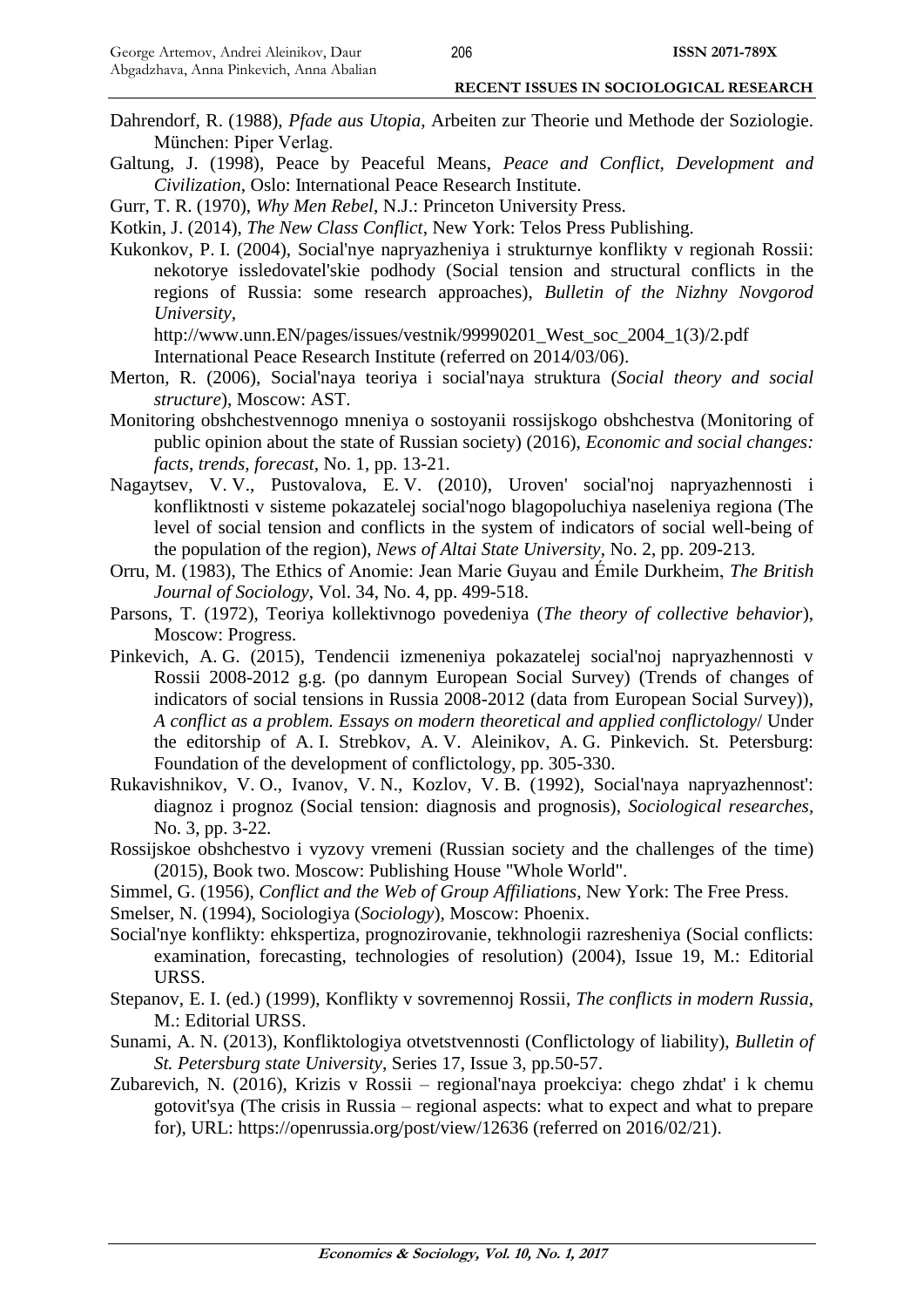### Appendix to Section 2.2. Descriptive statistics

To Table 2. Attitude to life in general (pers.)\*

| Alternatives                                           | Not satisfied with life. | Satisfied with life in |
|--------------------------------------------------------|--------------------------|------------------------|
|                                                        | in general               | general                |
| "The standard of living dropped"                       | 43.5                     | 56.5                   |
| "The standard of living remains the same"              | 15.9                     | 84.1                   |
| "The standard of living improved"                      | 5.0                      | 95.0                   |
| $"18 - 29 \text{ years}"$                              | 20.6                     | 79.4                   |
| " $30 - 59$ years"                                     | 32.6                     | 67.4                   |
| "60 years and over"                                    | 35.6                     | 64.4                   |
| "I live on this income without financial difficulties" | 3.0                      | 97.0                   |
| "This income is basically sufficient"                  | 12.9                     | 87.1                   |
| "It is quite difficult to live on such income"         | 44.1                     | 55.9                   |
| "It is very difficult to live on such income"          | 68.6                     | 31.4                   |
| Worker                                                 | 27.6                     | 72.4                   |
| Businessman                                            | 29.1                     | 70.9                   |
| Specialist with higher education                       | 25.9                     | 74.1                   |
| Employee without higher education                      | 39.2                     | 60.8                   |
| Unemployed                                             | 54.7                     | 45.3                   |
| Student                                                | 13.4                     | 86.6                   |
| Retired (unemployed)                                   | 35.6                     | 64.4                   |
| Total                                                  | 30.5                     | 69.5                   |

\* N=1218, *\*\* The table does not include data on alternatives: "Difficult to answer", "Other", "Refuse to answer" Source*: compiled by the authors.

# To Table 3. Attitudes toward political institutions (pers.)\*

|                                                           |                | President |              | Government | State Duma   |       | Court        |       | Police       |       |
|-----------------------------------------------------------|----------------|-----------|--------------|------------|--------------|-------|--------------|-------|--------------|-------|
| <i>Alternatives</i>                                       |                | Trust     | Do not trust | Trust      | Do not trust | Trust | Do not trust | Trust | Do not trust | Trust |
| "The standard of living dropped"                          | 142            | 483       | 318          | 297        | 390          | 212   | 349          | 210   | 379          | 227   |
| "The standard of living remains the same"                 | 49             | 461       | 151          | 352        | 219          | 271   | 194          | 239   | 217          | 256   |
| "The standard of living improved"                         | $\overline{c}$ | 17        | 5            | 14         | 7            | 11    | 3            | 13    | 10           | 6     |
| $"18 - 29 \text{ years}"$                                 | 49             | 225       | 94           | 177        | 131          | 141   | 95           | 173   | 122          | 160   |
| " $30 - 59$ years"                                        | 112            | 510       | 268          | 346        | 346          | 250   | 314          | 243   | 342          | 256   |
| "60 years and over"                                       | 34             | 242       | 114          | 153        | 148          | 108   | 142          | 55    | 150          | 80    |
| "I live on this income without<br>financial difficulties" | 6              | 62        | 16           | 50         | 28           | 37    | 22           | 34    | 26           | 36    |
| "This income is basically sufficient"                     | 81             | 451       | 189          | 336        | 252          | 260   | 211          | 253   | 247          | 257   |
| "It is quite difficult to live on such income"            | 66             | 337       | 174          | 222        | 227          | 154   | 207          | 137   | 231          | 150   |
| "It is very difficult to live on such income"             | 40             | 116       | 92           | 60         | 112          | 41    | 102          | 43    | 102          | 48    |
| Worker                                                    | 36             | 169       | 91           | 114        | 108          | 86    | 102          | 77    | 108          | 95    |
| <b>Businessman</b>                                        | 16             | 39        | 24           | 27         | 33           | 19    | 27           | 20    | 32           | 20    |
| Specialist with higher education                          | 47             | 163       | 93           | 117        | 122          | 82    | 105          | 83    | 106          | 92    |
| Employee without higher education                         | 23             | 101       | 53           | 70         | 82           | 40    | 75           | 46    | 80           | 45    |
| Unemployed                                                | 14             | 62        | 31           | 41         | 41           | 31    | 34           | 36    | 40           | 33    |
| Student                                                   | 13             | 100       | 29           | 82         | 47           | 65    | 32           | 79    | 48           | 69    |
| Retired (unemployed)                                      | 33             | 238       | 114          | 147        | 140          | 114   | 130          | 66    | 141          | 88    |
| Total                                                     | 195            | 977       | 476          | 676        | 625          | 499   | 551          | 471   | 614          | 496   |

\* N=1218, *\*\* The table does not include data on alternatives: "Difficult to answer", "Other", "Refuse to answer" Source*: compiled by the authors.